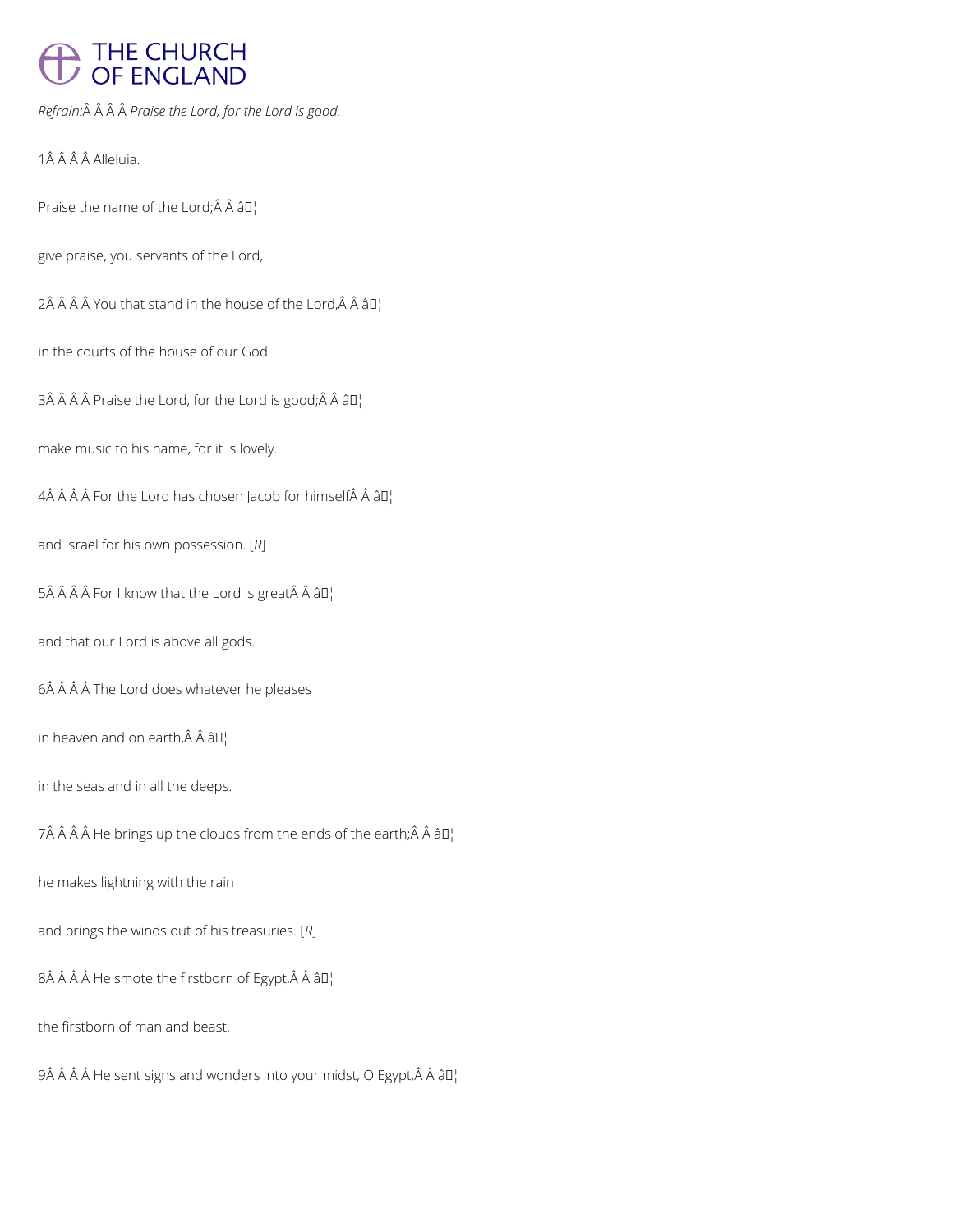upon Pharaoh and all his servants.

10 He smote many nations Â âD¦

and slew mighty kings:

11Â Â Sihon, king of the Amorites,

and Og, the king of Bashan, $\hat{A}$   $\hat{A}$   $\hat{a}$  $\Gamma$ 

and all the kingdoms of Canaan.

12 $\hat{A}$   $\hat{A}$  He gave their land as a heritage, $\hat{A}$   $\hat{A}$   $\hat{a}$  $\Box$ 

a heritage for Israel his people. [*R*]

13 $\hat{A}$   $\hat{A}$  Your name, O Lord, endures for ever $\hat{A}$   $\hat{A}$   $\hat{a}$   $\Box$ 

and shall be remembered through all generations.

14 $\hat{A}$   $\hat{A}$  For the Lord will vindicate his people $\hat{A}$   $\hat{A}$   $\hat{a}$   $\Box$ 

and have compassion on his servants. [*R*]

15Å  $\hat{A}$  The idols of the nations are but silver and gold, $\hat{A}$   $\hat{A}$   $\hat{a}$   $\Box$ 

the work of human hands.

16 $\hat{A}$   $\hat{A}$  They have mouths, but cannot speak; $\hat{A}$   $\hat{A}$   $\hat{a}$  $\Box$ 

eyes have they, but cannot see;

17 $\hat{A}$   $\hat{A}$  They have ears, but cannot hear; $\hat{A}$   $\hat{A}$   $\hat{a}$  $\Box$ 

neither is there any breath in their mouths.

18 $\hat{A}$   $\hat{A}$  Those who make them shall become like them, $\hat{A}$   $\hat{A}$   $\hat{a}$   $\Box$ 

and so will all who put their trust in them. [*R*]

19 $\hat{A}$   $\hat{A}$  Bless the Lord, O house of Israel; $\hat{A}$   $\hat{A}$   $\hat{a}$  $\Pi$ <sub>1</sub>

O house of Aaron, bless the Lord.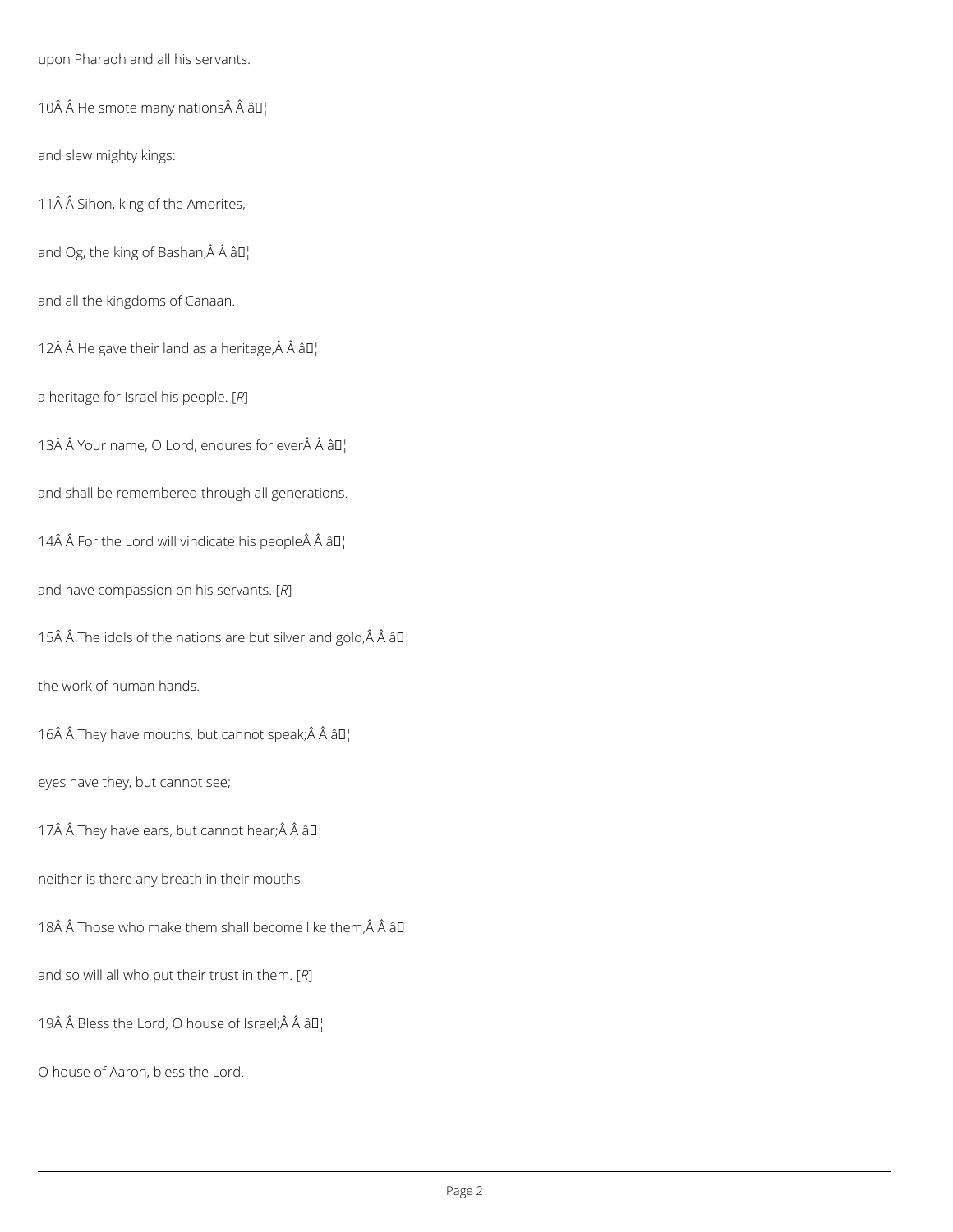```
20 \text{\AA} \text{\AA} Bless the Lord, O houlth and the vi; \text{\AA} \text{\AA}
```

```
you who fear the Lord, bless the Lord.
```
 $21$   $\hat{A}$   $\hat{A}$  Blessed be the Lord  $f$ <sup>+</sup> bm Zion,  $\hat{A}$   $\hat{A}$ 

who dwells in Jerusalem.

Alleluia.

Refra $\hat{A}$ in $\hat{A}$   $\hat{A}$ P  $\hat{P}$ a ise the Lord, for the Lord is good.

Common Worship: Daily Prayer, material from which is included here, is copyright  $\hat{\mathbb{A}}$  @Archbishops' 2000 u5 n and publish hend roby House Publishing

Wise and gracious God,

save us from the idols of our hearts

and keep us in your living presence,

that we may become a people for your praise

in Jesus Christ our Lord.

#### Â

Copy to clipboard Common Worship - Daily Prayer

Image not found or type unknown

### [Join us in Daily Prayer](https://www.churchofengland.org/prayer-and-worship/join-us-in-daily-prayer)

#### Join us in Daily Prayer

## Buy the Book